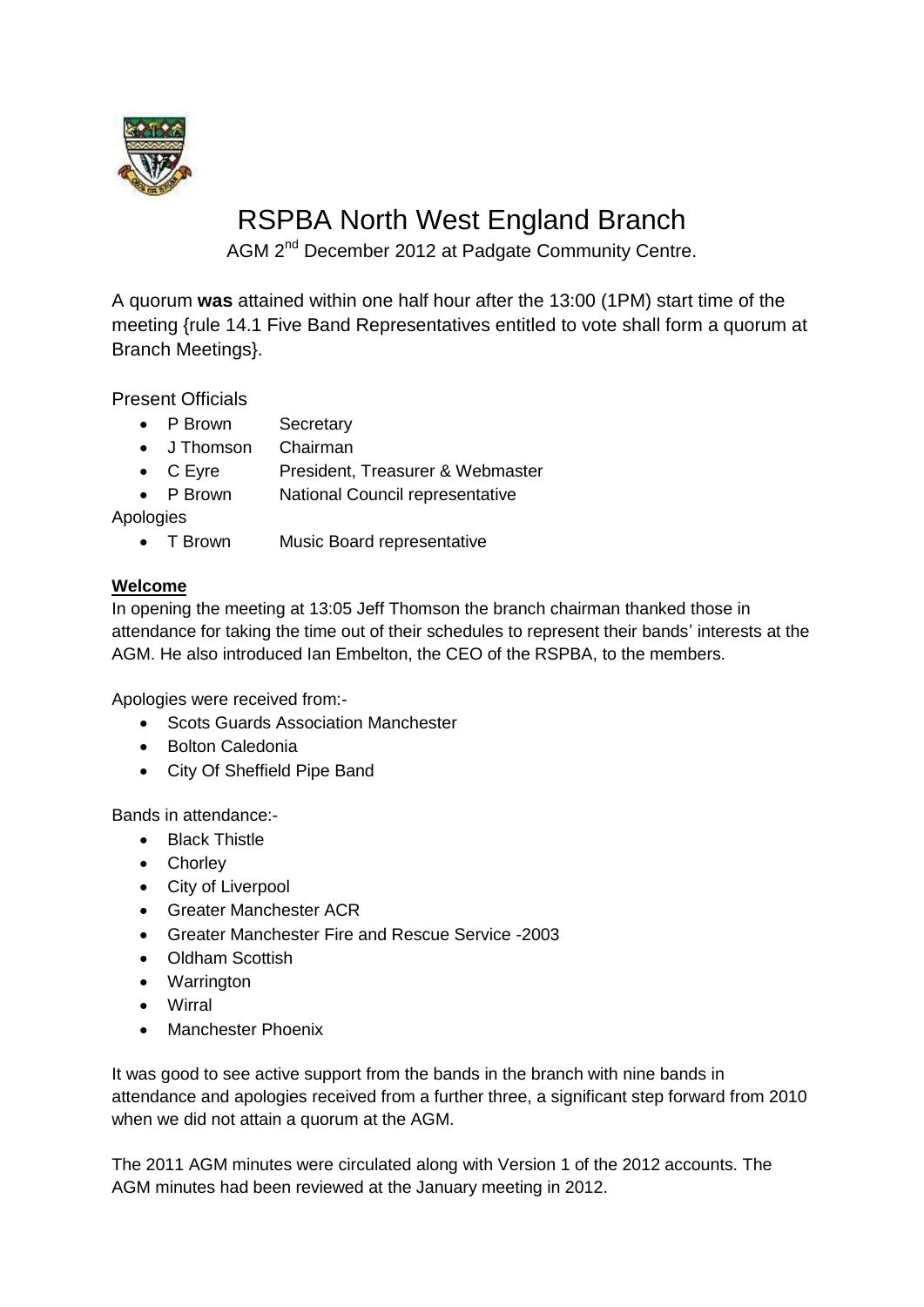City of Liverpool raised two points on the AGM minutes, they referenced 2012 and if they were not present how could they be listed as a Proposer (in the table of Branch Executives). Post meeting investigation by the Secretary has concluded that:

The title for the 2011 minutes on the Web Site index is correct. There is a typo within the minutes stating 2012 instead of 2011 which may not have been spotted, but if it was it was never corrected within the published minute, or recorded in the subsequent GM meeting. The secretary apologises for this administrative error.

The information in the table of officials is correct. The Posts came up for renewal on the 5th December 2010. This AGM could not take place as we did not have a Quorum of bands in attendance at the AGM. The posts were ratified In the January meeting. In looking at the minutes the table in the 2010 AGM shows blank for the Posts Treasurer onwards in terms of Proposed and Seconded. In the January meeting bands present proposed and seconded the individuals. At this meeting we also agreed that the post of Treasurer would be until 2012 to stagger the renewals. The details are carried forward as a matter of record, until the post comes up for renewal, which this year was the Treasurer.

The table in its current form could be misleading, I have added details to the table of branch executives to indicate the AGM/GM meeting at which the nomination took place, to clarify when the proposal occurred.

City of Liverpool stated that the accounts presented did not tally; should the -119.68 not be - 120.09. This was taken away to be investigated. The post meeting investigation highlighted two transcription errors when transferring the figures from the spreadsheet maintained by the Treasurer to the accounts format. The document has been updated. The branch loss is as stated £119.68.

Version 3 of these accounts has been issued because a typo was present in the Total Income on the Income Expenditure page; the value should have been 1,419:50 and not the 1,41:50 presented and the Trio Entry was 225:50 and not 225:00.

The branch accounts will be circulated for approval at the January General Meeting.

#### **Treasurers Report**

Although we made a loss of £119.68 in the year we still have a strong balance of £2,233.52 going in to 2013. We managed to cover our indoor competitions as well as piping and drumming workshops.

**Directors & Music Board Report** - Combined report presented by Paul Brown.

The number of bands in attendance highlights the growing interest in what we are doing collectively. Bands, please ensure you have paid your membership fees to the RSPBA.

The RSPBA has been focused on operating as a Company and the delivery of the Major Championships. Key areas have been securing the new agreements for the majors for the next three years as well as planning the 2013 two day Worlds.

The bands are to be commended for their hard work during the year; we had good participation in the branch indoor competitions, and bands did represent themselves and the branch in the outdoor events.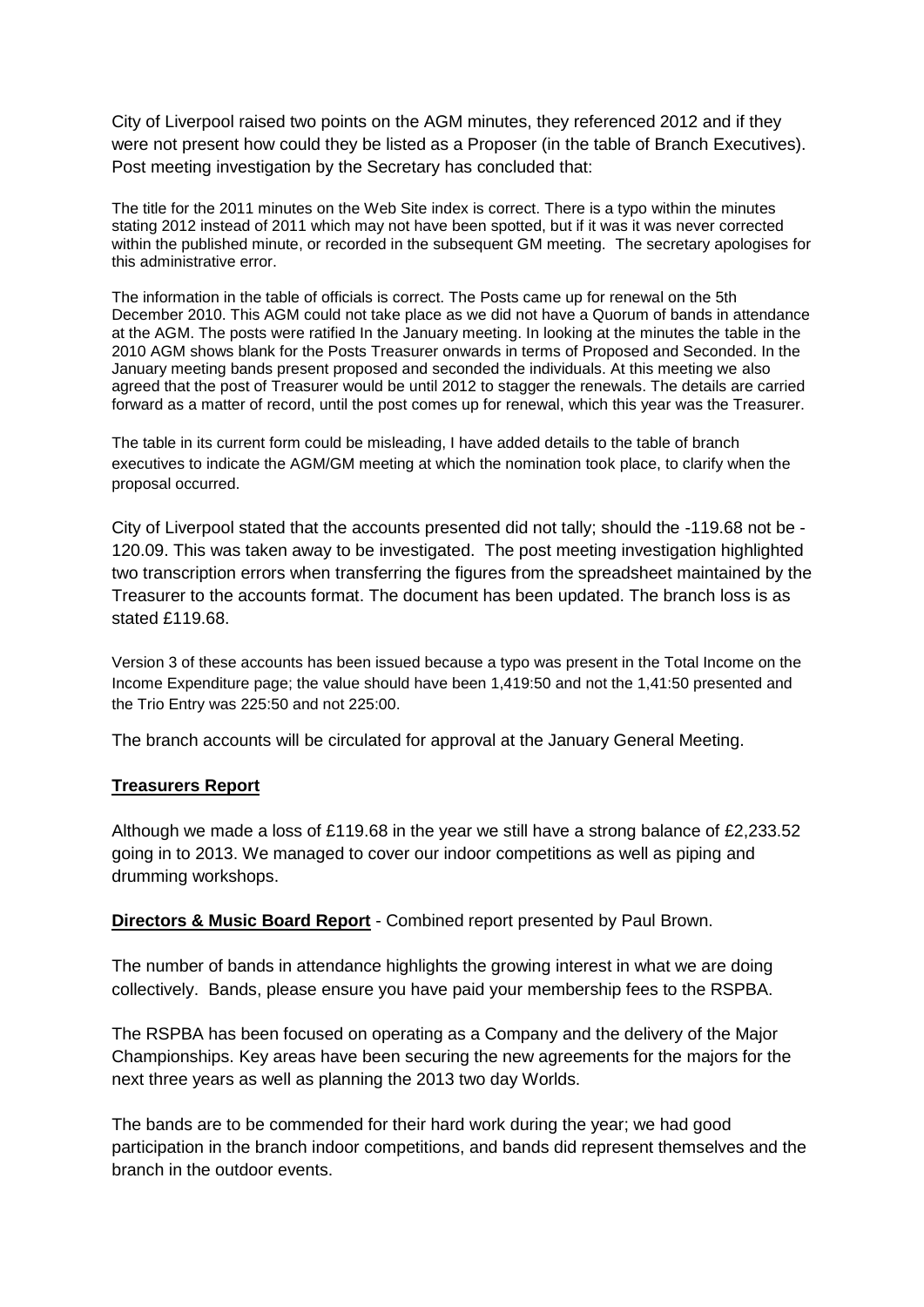We must thank the providers of our venues, Oldham Scottish – Polish Club, Greater Manchester ACR - Holcombe Moor, Wirral – St Josephs, without them we would have great difficulty hosting our events.

Successful Piping and Drumming workshops have been held, and there is some interest in PDQB being shown. It is hoped we can do more in 2013.

### **Headquarters Brief**

New venues have been agreed for two of the Majors, ie. Bathgate and Forres, with the contracts for the four Majors having been renewed for the next three years. The only exception is Cowal which is on a rolling 1 year contract.

In 2013 the Worlds will be a 2 day event. The existing single day event is a victim of our own success, because of the number of bands attending it is becoming too hard to manage for both the Adjudicators and Stewards. Other than Grade 1 bands will play on one day. There are some who do not see this as a good idea or agree with it being held on a Sunday. There will be a full review in September collecting feedback from Organisers, Bands and the Public to see if we have got it right. The BBC are currently only filming on the Sunday. However, negotiations are only in the early stage.

Cowal. There have been several changes over the years to accommodate both the Gathering and the Pipe Band Championships. The facilities are now a little dated and do not support the number of Bands attending and the investment they make. A number of concerns relate to Health and Safety, Security, Stewarding have been raised by bands. Cowal as a competition will continue and will have the support of the Glasgow West of Scotland branch, but may not be renewed as a major championship.

The education officer appointed by the RSPBA has produced a paper regarding his strategy for review by the directors and is now responsible for the organisation of training.

Discussions are in the early stages with Glasgow City Council on options for relocating the RSPBA headquarters.

The finances of the RSPBA are sound. With a balance approaching £450,000 we have sufficient funds to continue operation for 1.5 years should our contract/chartable income stop for any unforeseen reason. Prize funds have been increased by 50%, based on the new 3 year contracts agreed for the Major Championships.

# **Branch executives for 2011/12**

Ian Embelton took the chair for the ratification and election of officials. There were no nominations made prior to the meeting. Paul Brown was asked to remain in post as Secretary and Chris Eyre to remain as Treasurer. All other posts were unanimously ratified by the membership.